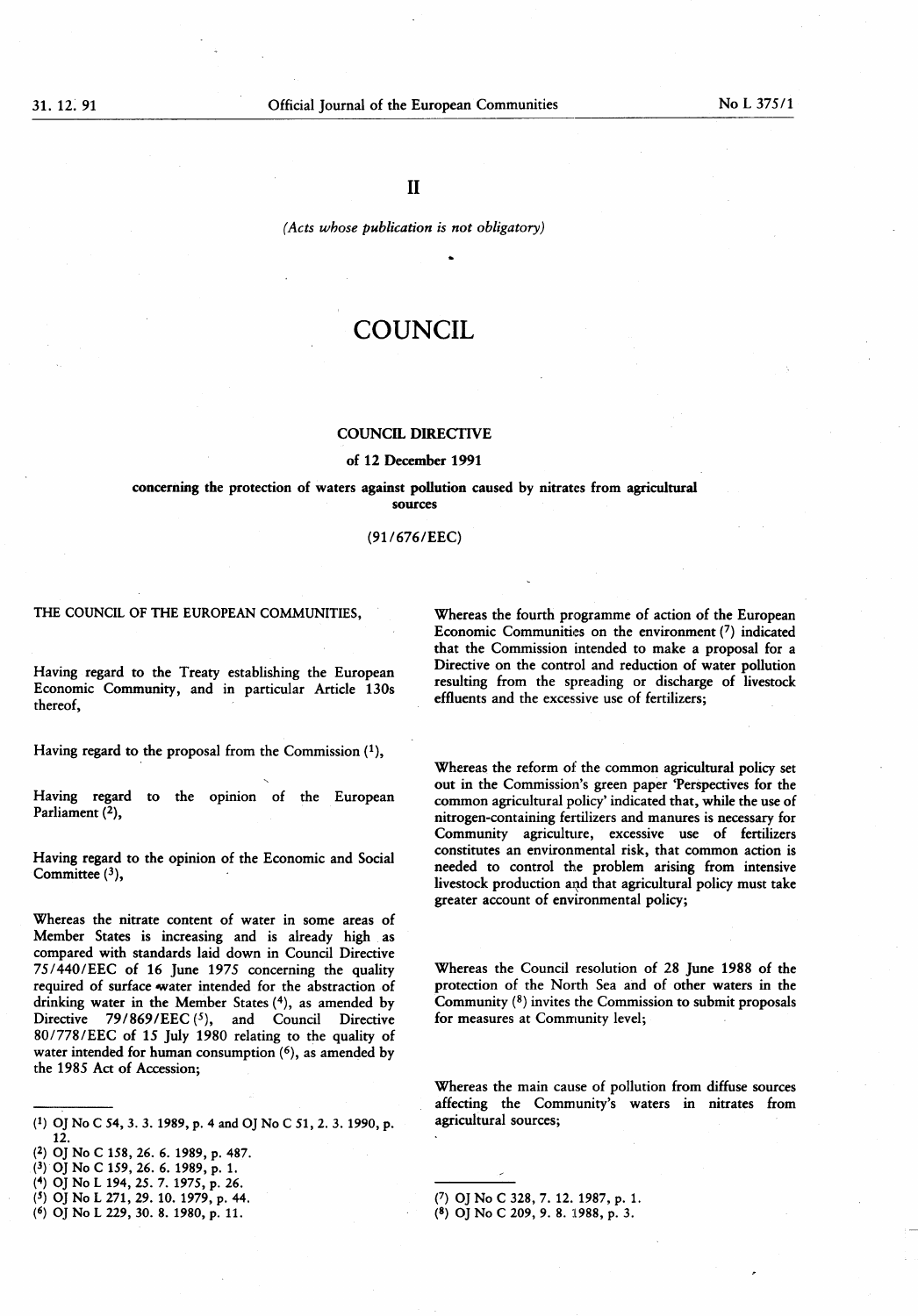Whereas it is therefore necessary, in order to protect HAS ADOPTED THIS DIRECTIVE: human health and living resources and aquatic ecosystems and to safeguard other legitimate uses of water, to reduce water pollution caused or induced by nitrates from agricultural sources and to prevent further such pollution; whereas for this purpose it is important to take measures concerning the storage and the application on land of all nitrogen compounds and concerning certain land management practices;

Whereas since pollution of water due to nitrates on one Member State can influence waters in other Member States, action at Community level in accordance with Article 130r is therefore necessary;

Whereas, by encouraging good agricultural practices, Member States can provide all waters with a general level of protection against pollution in the future;

Whereas certain zones, draining into waters vulnerable to pollution from nitrogen compounds, require special protection;

Whereas it is necessary for Member States to identify vulnerable zones and to establish and implement action programmes in order to reduce water pollution from nitrogen compounds in vulnerable zones;

Whereas such action programmes should include measures to limit the land-application of all nitrogen-containing fertilizers and in particular to set specific limits for the application of livestock manure;

Whereas it is necessary to monitor waters and to apply reference methods of measurement for nitrogen compounds to ensure that measures are effective;

Whereas it is recognized that the hydrogeology in certain Member States is such that it may be many years before protection measures lead to improvements in water quality;

Whereas a Committee should be established to assist the Commission on matters relating to the implementation of this Directive and to its adaptation to scientific and technical progress;

Whereas Member States should establish and present to the Commission reports on the implementation of this Directive;

Whereas the Commission should report regularly on the implementation of this Directive by the Member States,

#### Article <sup>1</sup>

This Directive has the objective of:

- reducing water pollution caused or induced by nitrates from agricultural sources and
- preventing further such pollution.

# Article 2

For the purpose of this Directive:

- ( a) 'groundwater': means all water which is below the surface of the ground in the saturation zone and in direct contact with the ground or subsoil;
- (b) 'freshwater': means naturally occurring water having a low concentration of salts, which is often acceptable as suitable for abstraction and treatment to produce drinking water;
- ( c) 'nitrogen compound': means any nitrogen-containing substance except for gaseous molecular nitrogen;
- (d) 'livestock': means all animals kept for use or profit;
- (e) 'fertilizer': means any substance containing a nitrogen compound or nitrogen compounds utilized on land to enhance growth of vegetation; it may include livestock manure, the residues from fish farms and sewage sludge;
- (f) 'chemical fertilizer': means any fertilizer which is manufactured by an industrial process;
- (g) 'livestock manure': means waste products excreted by livestock: or a mixture of litter and waste products excreted by livestock, even in processed form;
- (h) 'land application': means the addition of materials to land whether by spreading on the surface of the land, injection into the land, placing below the surface of the land or mixing with the surface layers of the land;
- (i) 'eutrophication': means the enrichment of water by nitrogen compounds, causing an accelerated growth of algae and higher forms of plant life to produce an undesirable disturbance to the balance of organisms present in the water and to the quality of the water concerned;
- (j) 'pollution': means the discharge, directly or indirectly, of nitrogen compounds from agricultural sources into the aquatic environment, the results of which are such as to cause hazards to human health, harm to living resources and to aquatic ecosystems, damage to amenities or interference with other legitimate uses of water;
- (k) 'vulnerable zone': means an area of land designated according to Article 3 (2).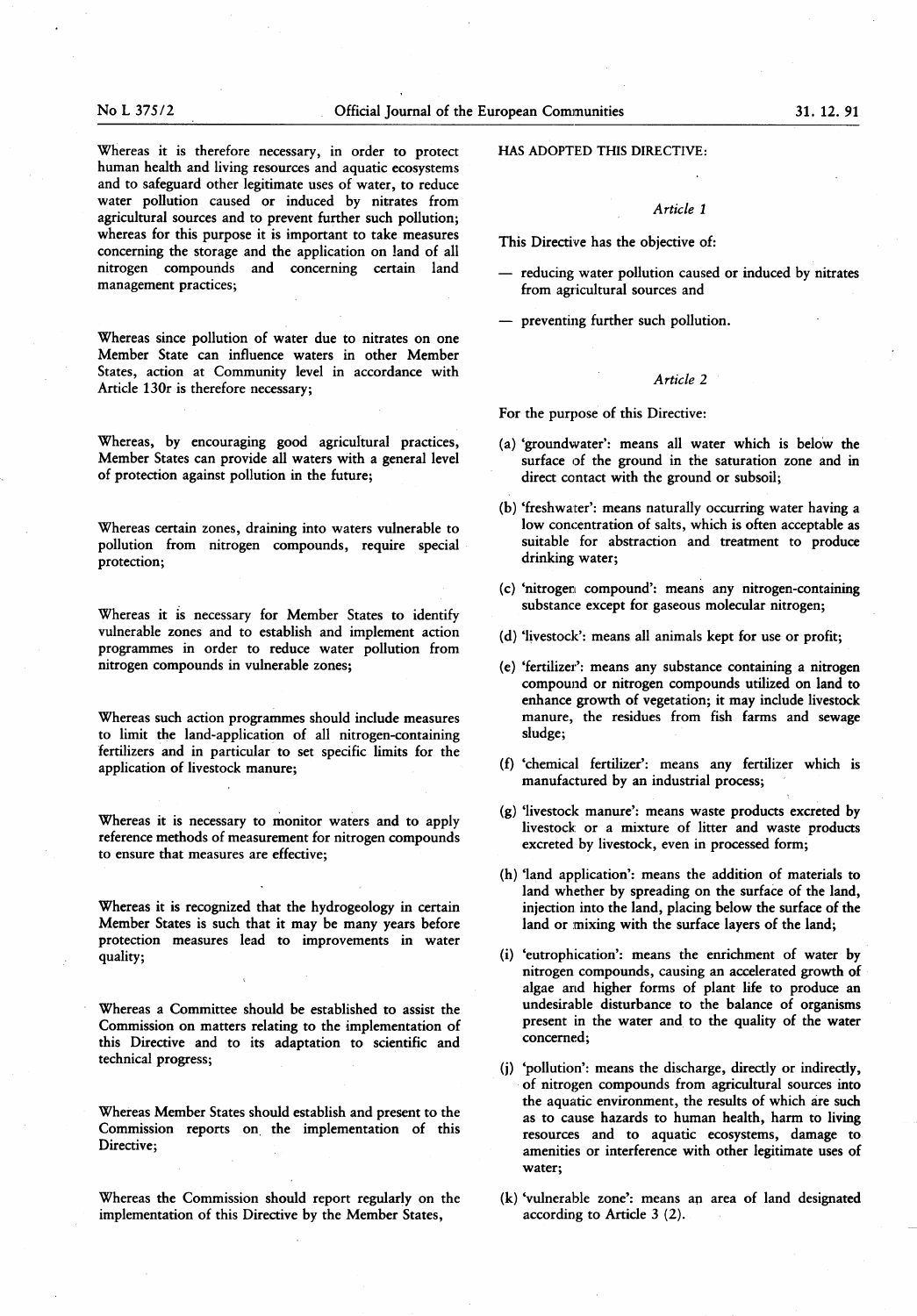## Article 3

1. Waters affected by pollution and waters which could be affected by pollution if action pursuant Article 5 is not taken shall be identified by the Member States in accordance with the criteria set out in Annex I.

2. Member States shall, within a two-year period following the notification of this Directive, designate as vulnerable zones all known areas of land in their territories which drain into the waters identified according to paragraph <sup>1</sup> and which contribute to pollution. They shall notify the Commission of this initial designation within six months.

3. When any waters identified by a Member State in accordance with paragraph <sup>1</sup> are affected by pollution from waters from another Member State draining directly or indirectly in to them, the Member States whose waters are affected may notify the other Member States and the Commission of the relevant facts.

The Member States concerned shall organize, where appropriate with the Commission, the concertation necessary to identify the sources in question and the measures to be taken to protect the waters that are affected in order to ensure conformity with this Directive.

4. Member States shall review if necessary revise or add to the designation of vulnerable zones as appropriate, and at last every four years, to take into account changes and factors unforeseen at the time of the previous designation. They shall notify the Commission of any revision or addition to the designations within six months.

5 . Member States shall be exempt from the obligation to identify specific vulnerable zones, if they establish and apply action programmes referred to in Article 5 in accordance with this Directive throughout their national territory.

#### Article 4

1. With the aim of providing for all waters a general level of protection against pollution, Member States shall, within a two-year period following the notification of this Directive:

- (a) establish a code or codes of good agricultural practice, to be implemented by farmers on a voluntary basis, which should contain provisions covering at least the items mentioned in Annex II A;
- (b) set up where necessary a programme, including the provision of training and information for farmers, promoting the application of the code(s) of good agricultural practice.

2. Member States shall submit to the Commission details of their codes of good agricultural practice and the Commission shall include information on these codes in the report referred to in Article 11 . In the light of the information received, the Commission may, if it considers it necessary, make appropriate proposals to the Council.

#### Article 5

<sup>1</sup> . Within a two-year period following the initial designation referred to in Article 3 (2) or within one year of each additional designation referred to in Article 3 (4), Member States shall, for the purpose of realizing the objectives specified in Article 1, establish action programmes in respect of designated vulnerable zones.

2. An action programme may relate to all vulnerable zones in the territory of a Member State or, where the Member State considers it appropriate, different programmes may be established for different vulnerable zones or parts of zones.

- 3. Action programmes shall take into account:
- (a) available scientific and technical data, mainly with reference to respective nitrogen contributions originating from agricultural and other sources;
- (b) environmental conditions in the relevant regions of the Member State concerned.

4. Action programmes shall be implemented within four years of their establishment and shall consist of the following mandatory measures:

(a) the measures in Annex III;

(b) those measures which Member States have prescribed in the code(s) of good agricultural practice established in accordance with Article 4, except those which have been superseded by the measures in Annex III.

5. Member States shall moreover take, in the framework of the action programmes, such additional measures or reinforced actions as they consider necessary if, at the outset or in the light of experience gained in implementing the action programmes, it becomes apparent that the measures referred to in paragraph 4 will not be sufficient for achieving the objectives specified in Article 1. In selecting these measures or actions, Member States shall take into account their effectiveness and their cost relative to other possible preventive measures.

6 . Member States shall draw up and implement suitable monitoring programmes to assess the effectiveness of action programmes established pursuant to this Article .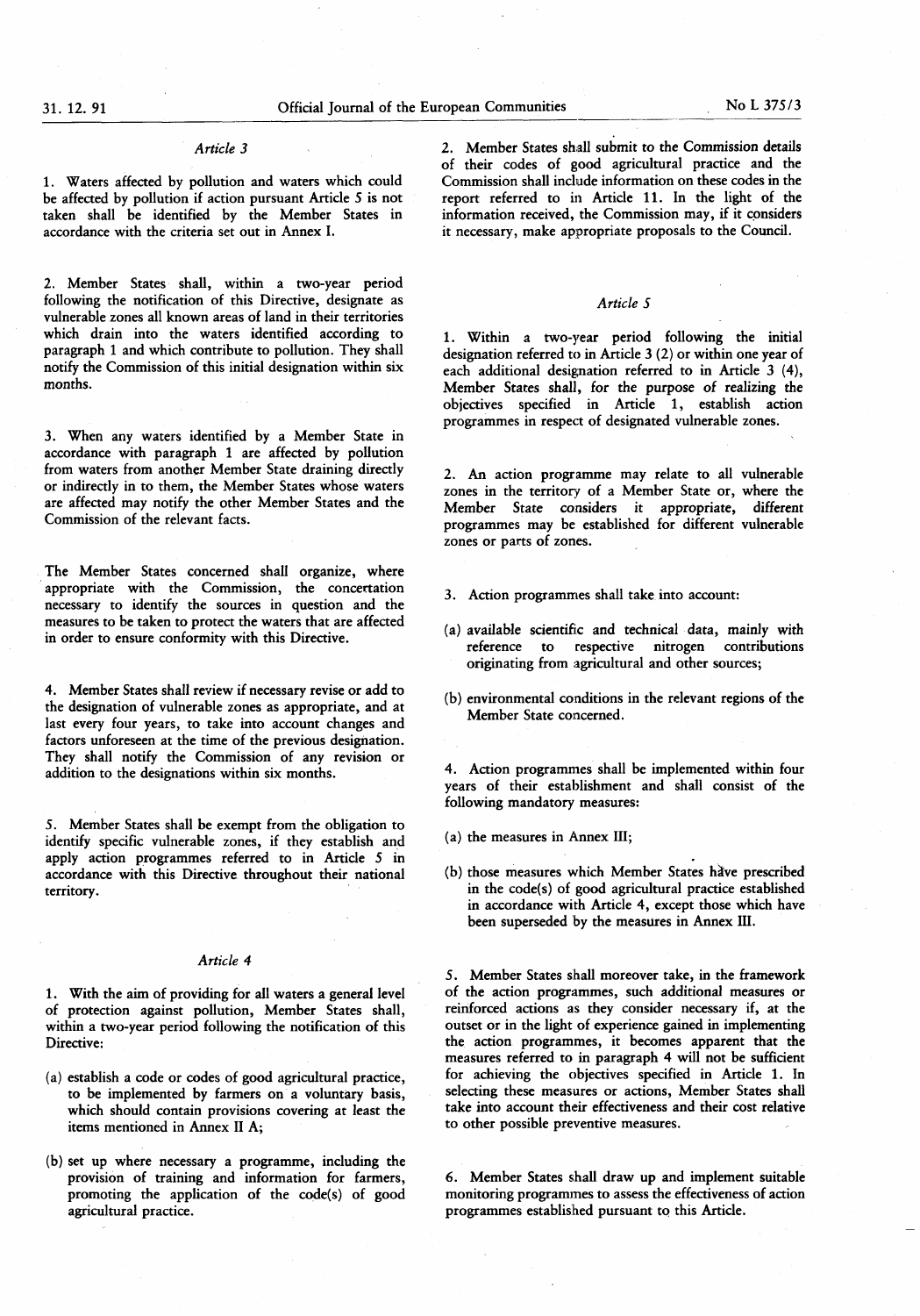Member States which apply Article 5 throughout their national territory shall monitor the nitrate content of waters (surface waters and groundwater) at selected measuring points which make it possible to establish the extent of nitrate pollution in the waters from agricultural sources.

7 . Member States shall review and if necessary revise their action programmes, including any additional measures taken pursuant to paragraph 5, at least every four years. They shall inform the Commission of any changes to the action programmes.

# Article 6

<sup>1</sup> . For the purpose of designating and revising the designation of vulnerable zones, Member States shall:

- (a) within two years of notification of the Directive, monitor the nitrate concentration in freshwaters over a period of one year:
	- (i) at surface water sampling stations, laid down in Article 5 (4) of Directive 75/440/EEC and/or at other sampling stations which are representative of surface waters of Member States, at least monthly and more frequently during flood periods;
	- (ii) at sampling stations which are representative of the groundwater aquifers of Member States, at regular intervals and taking into account the provisions of Directive 80/778/EEC;
- (b) repeat the monitoring programme outlined in  $(a)$  at least every four years, except for those sampling stations where the nitrate concentration in all previous samples has been below 25 mg/1 and no new factor likely to increase the nitrage content has appeared, in which case the monitoring programme need be repeated only every eight years;
- (c) review the eutrophic state of their fresh surface waters, estuarial and coastal waters every four years.

2. The reference methods of measurement set out in Annex IV shall be used.

# Article 7

Guidelines for the monitoring referred to in Article 5 and 6 may be drawn up in accordance with the procedure laid down in Article 9.

#### Article 8

The Annexes to this Directive may be adapted to scientific and technical progress in accordance with the procedure laid down in Article 9.

#### Article 9

1. The Commission shall be assisted by a Committee composed of the representative of the Member States and chaired by the representative of the Commission.

2. The representative of the Commission shall submit to the Commission a draft of the measures to be taken. The Committee shall deliver its opinion on the draft within a time limit which the chairman may lay down according to the urgency of the matter. The opinion shall be delivered by the majority laid down in Article 148 (2) of the EEC Treaty in the case of decisions which the Council is required to adopt a proposal from the Commission. The votes of the representatives of the Member States within the Committee shall be weighted in the manner set out in that Article. The chairman shall not vote.

- 3. (a) The Commission shall adopt the measures envisaged if they are in accordance with the opinion of the Committee.
	- (b) If the measures envisaged are not in accordance with the opinion of the Committee, or if no opinion is delivered, the Commission shall, without delay, submit to the Council a proposal relating to the measures to be taken. The Council shall act by a qualified majority.
	- ( c) If, on the expiry of a period of three months from the date of referral to the Council, the Council has not acted, the proposed measures shall be adopted by the Commission, save where the Council has decided against the said measures by a simple majority.

#### Article 10

1. Member States shall, in respect of the four-year period following the notification of this Directive and in respect of each subsequent four-year period, submit a report to the Commission containing the information outlined in Annex V.

2. A report pursuant to this Article shall be submitted to the Commission within six months of the end of the period to which it relates.

#### Article 11

On the basis of the information received pursuant to Article 10, the Commission shall publish summary reports within six months of receiving the reports from Member States and shall communicate them to the European Parliament and to the Council. In the light of the implementation of the Directive, and in particular the provisions of Annex III, the Commission shall submit to the Council by <sup>1</sup> January 1998 a report accompanied where appropriate by proposals for revision of this Directive.

# Article 12

1. The Member States shall bring into force the laws, regulations and administrative provisions necessary to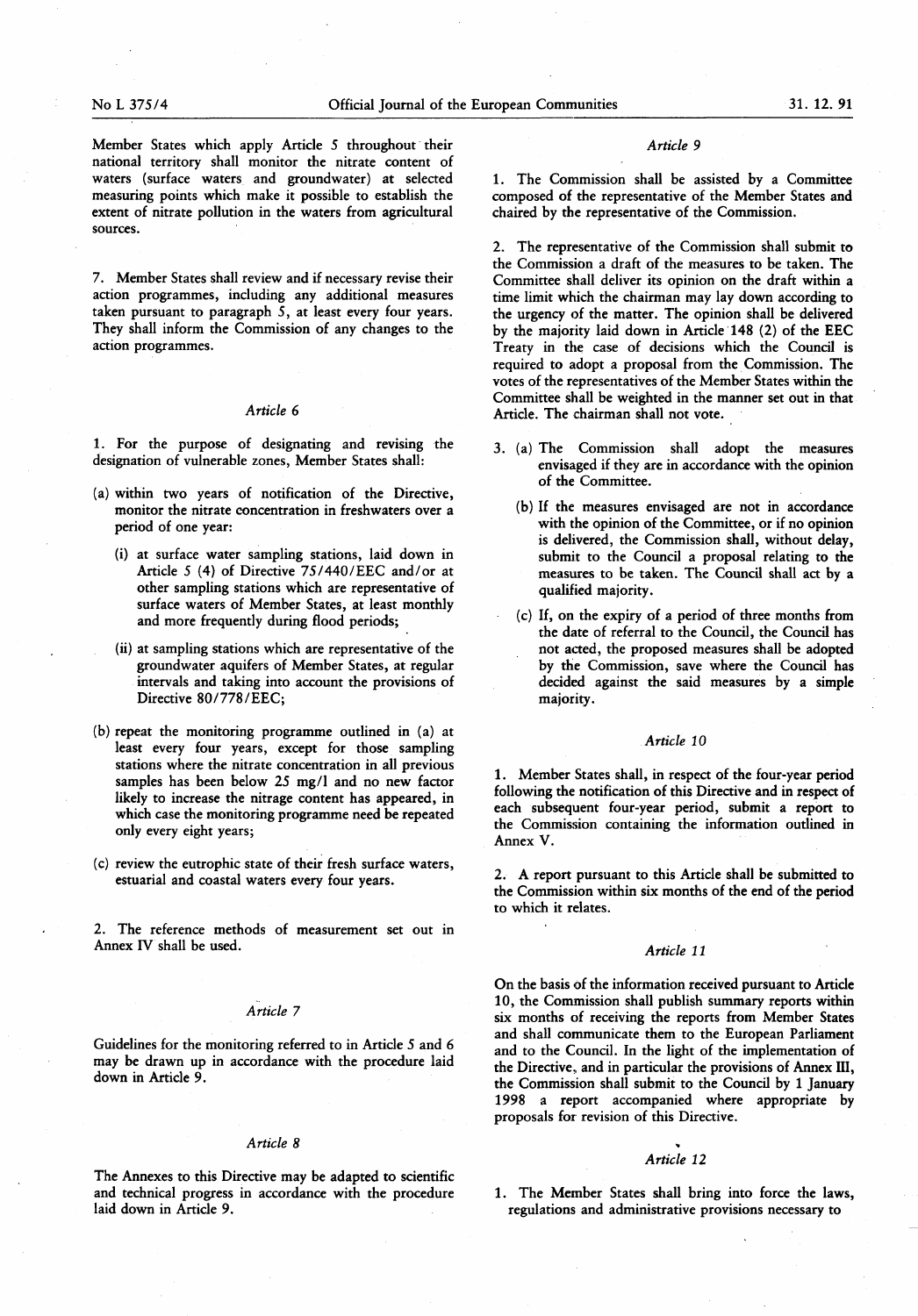comply with this Directive within two years of its notification (1). They shall forthwith inform the Commission thereof.

2. When Member States adopt these measures, they shall contain a reference to this Directive or shall be accompanied by such reference on the occasion of their official publication. The methods of making such a reference shall be laid down by the Member States.

3. Member States shall communicate to the Commission the texts of the provisions of national law which they adopt in the field governed by this Directive.

Article 13

This Directive is addressed to the Member States.

Done at Brussels, 12 December 1991.

For the Council The President J.G.M. ALDERS

<sup>(1)</sup> This Directive was notified to the Member States on 19 December 1991.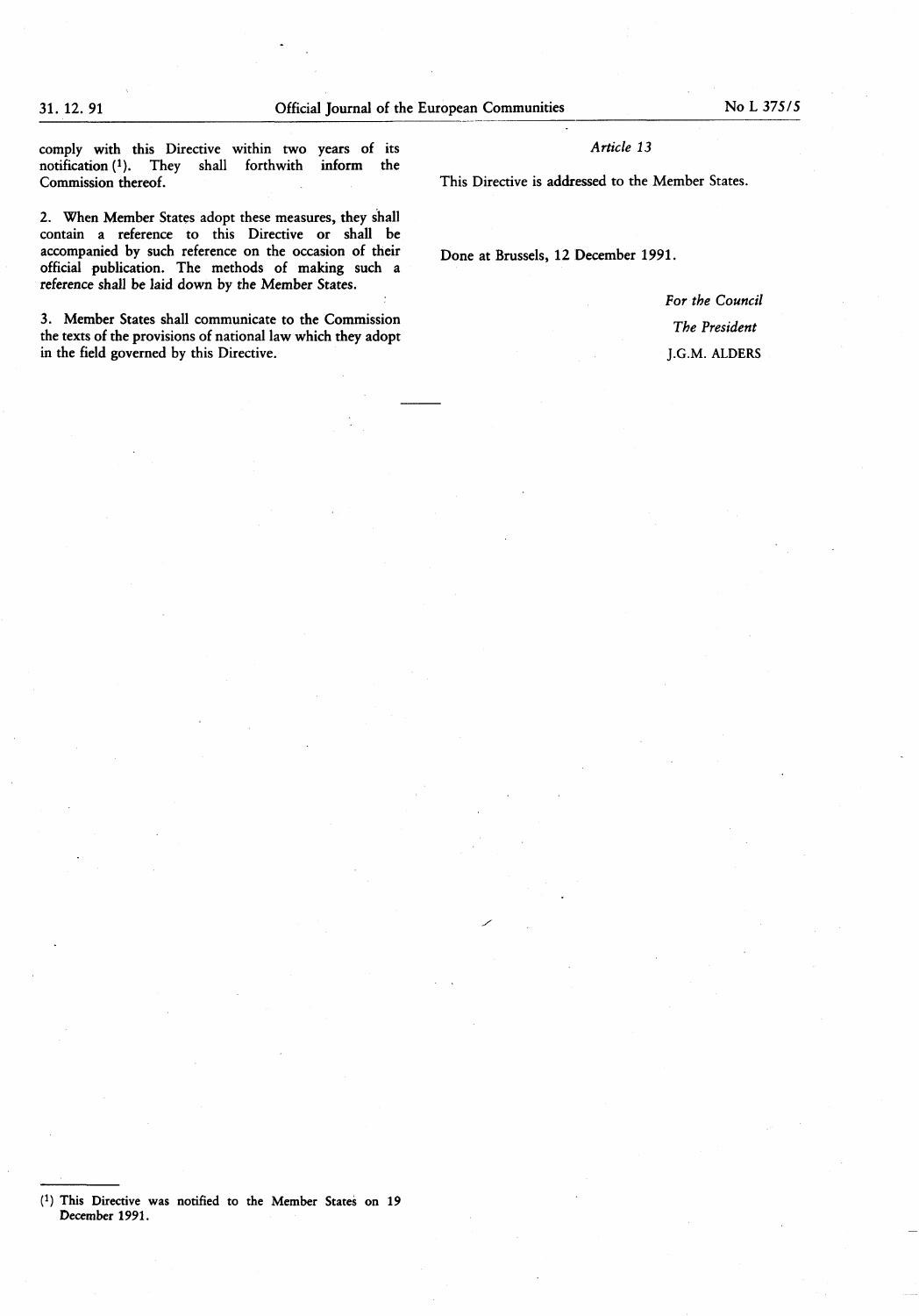#### ANNEX I

#### CRITERIA FOR IDENTIFYING WATERS REFERRED TO IN ARTICLE 3 (1)

- A. Waters referred to in Article 3 (1) shall be identified making use, inter alia, of the following criteria:
	- <sup>1</sup> . whether surface freshwaters, in particular those used or intended for the abstraction of drinking water, contain or could contain, if action pursuant to Article 5 is not taken, more than the concentration of nitrates laid down in accordance with Directive 75 /440/EEC;
	- 2. whether groundwaters contain more than 50 mg/l nitrates or could contain more than 50 mg/l nitrates if action pursuant to Article 5 is not taken;
	- 3 . whether natural freshwater lakes, other freshwater bodies, estuaries, coastal waters and marine waters are found to be eutrophic or in the near future may become euthropic if action pursuant to Article 5 is not taken.
- B. In applying these criteria, Member States shall also take account of:
	- 1. the pyhsical and environmental characteristics of the waters and land;
	- 2. the current understanding of the behaviour of nitrogen compounds in the environment (water and soil);
	- 3 . the current understanding of the impact of the action taken pursuant to Article 5 .

#### ANNEX II

#### CODE(S) OF GOOD AGRICULTURAL PRACTICE

- A. A code or codes of good agricultural practice with the objective of reducing pollution by nitrates and taking account of conditions in the different regions of the Community should certain provisions covering the following items, in so far as they are relevant:
	- 1. periods when the land application of fertilizer is inappropriate;
	- 2. the land application of fertilizer to steeply sloping ground;
	- 3 . the land application of fertilizer to water-saturated, flooded, frozen or snow-covered ground;
	- 4. the conditions for land application of fertilizer near water courses;
	- 5 . the capacity and construction of storage vessels for livestock manures, including measures to prevent water pollution by run-off and seepage into the groundwater and surface water of liquids containing livestock manures and effluents from stored plant materials such as silage;
	- 6. procedures for the land application, including rate and uniformity of spreading, of both chemical fertilizer and livestock manure , that will maintain nutrient losses to water at an acceptable level.

B. Member States may also include in their code(s) of good agricultural practices the following items:

- 7. land use management, including the use of crop rotation systems and the proportion of the land area devoted to permanent crops relative to annual tillage crops;
- 8. the maintenance of a minimum quantity of vegetation cover during (rainy) periods that will take up the nitrogen from the soil that could otherwise cause nitrate pollution of water;
- 9. the establishment of fertilizer plans on a farm-by-farm basis and the keeping of records on fertilizer use;
- 10. the prevention of water pollution from run-off and the downward water movement beyond the reach of crop roots in irrigation systems.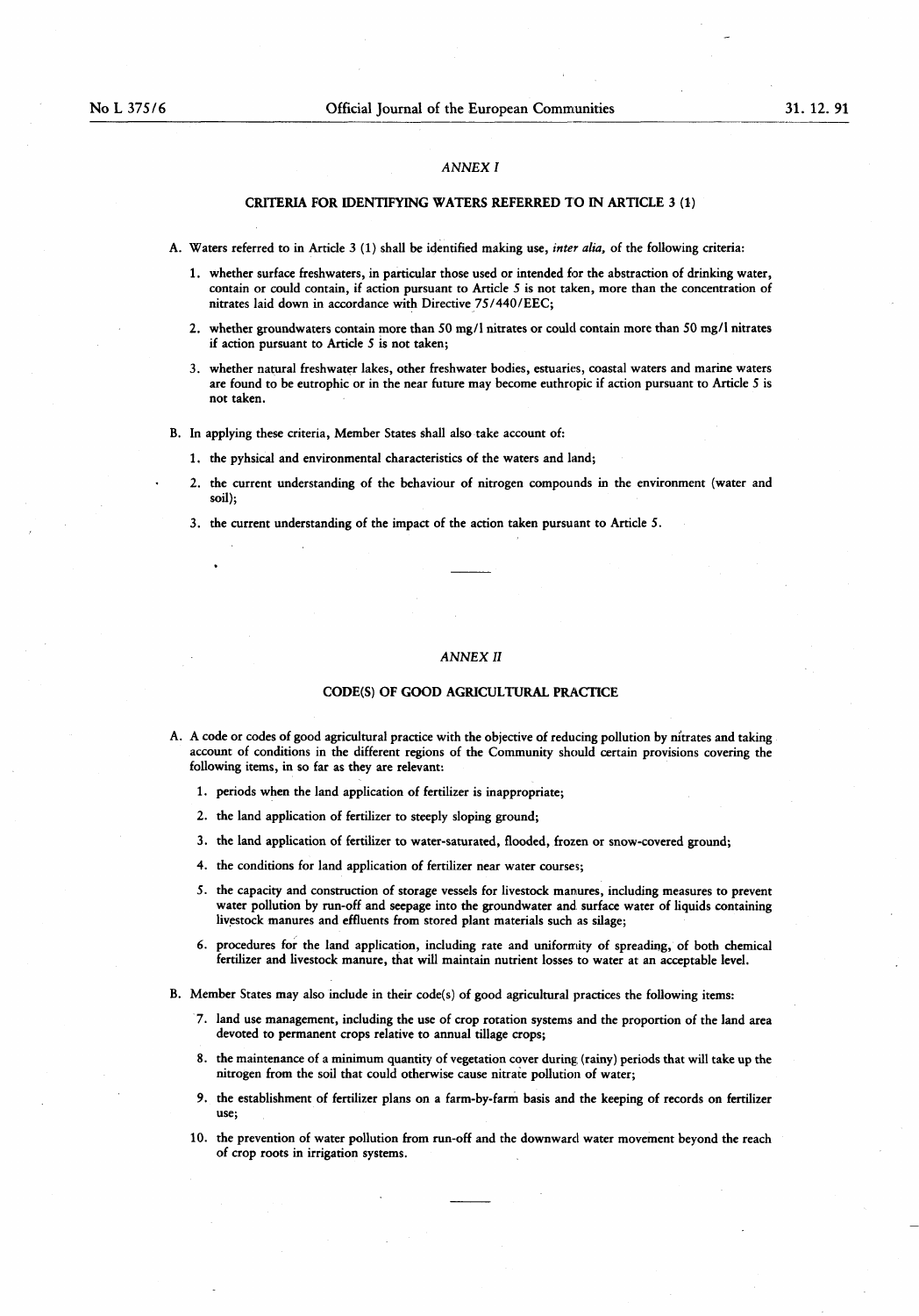#### ANNEX III

# MEASURES TO BE INCLUDED IN ACTION PROGRAMMES AS REFERRED TO IN ARTICLE 5 (4) (a)

- 1. The measures shall include rules relating to:
	- 1. periods when the land application of certain types of fertilizer is prohibited;
	- 2. the capacity of storage vessels for livestock manure; this capacity must exceed that required for storage throughout the longest period during which land application in the vulnerable zone is prohibited, except where it can be demonstrated to the competent authority that any quantity of manure in excess of the actual storage capacity will be disposed of in a manner which will not cause harm to the environment;
	- 3 . limitation of the land application of fertilizers, consistent with good agricultural practice and taking into account the characteristics of the vulnerable zone concerned, in particular:
		- (a) soil conditions, soil type and slope;
		- (b) climatic conditions, rainfall and irrigation;
		- (c) land use and agricultural practices, including crop rotation systems;
		- and to be based on a balance between:
		- (i) the foreseeable nitrogen requirements of the crops, and
		- (ii) the nitrogen supply to the crops from the soil and from fertilization corresponding to:
			- the amount of nitrogen present in the soil at the moment when the crop starts to use it to a significant degree (outstanding amounts at the end of winter),
			- the supply of nitrogen through the net mineralization of the reserves; of organic nitrogen in the soil,
			- additions of nitrogen compounds from livestock manure,
			- additions of nitrogen compounds from chemical and other fertilizers.
- 2. These measures will ensure that, for each farm or livestock unit, the amount of livestock manure applied to the land each year, including by the animals themselves, shall not exceed a specified amount per hectare.

The specified amount per hectare be the amount of manure containing 170 kg N. However:

- (a) for the first four year action programme Member States may allow an amount of manure containing up to 210 kg N;
- (b) during and after the first four-year action programme , Member States may fix different amounts from those referred to above. These amounts must be fixed so as not to prejudice the achievement of the objectives specified in Article <sup>1</sup> and must be justified on the basis of objectives criteria , for example:
	- long growing seasons,
	- crops with high nitrogen uptake,
	- high net precipitation in the vulnerable zone,
	- soils with exceptionally high denitrification capacity.

If a Member State allows a different amount under subparagraph (b), it shall inform the Commission which will examine the justification in accordance with the procedure laid down in Article 9.

- 3 . Member States may calculate the amounts referred to in paragraph 2 on the basis of animal numbers.
- 4. Member States shall inform the Commission of the manner in which they are applying the provisions of paragraph 2. In the light of the information received, the Commission may, if it considers necessary, make appropriate proposals to the Council in accordance with Article 11.